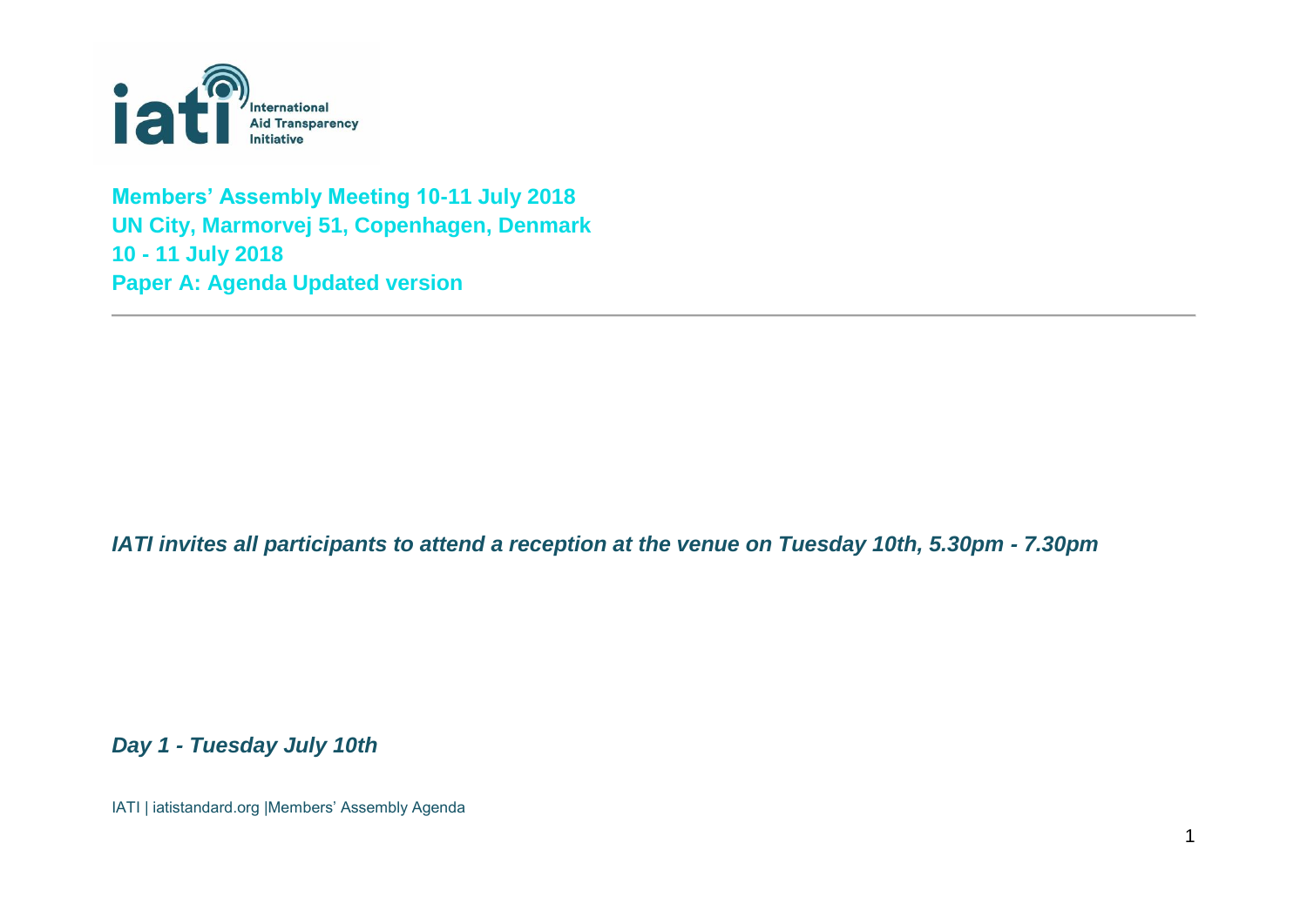| <b>Time</b>     | <b>Session</b> | Workstream                     | <b>Description</b>                                                                                                                                                                      | <b>Resource</b> |
|-----------------|----------------|--------------------------------|-----------------------------------------------------------------------------------------------------------------------------------------------------------------------------------------|-----------------|
| $9.00 - 9.45$   | 1              | <b>IATI 101</b>                | Optional briefing for new members/representatives                                                                                                                                       |                 |
| $9.45 - 10.00$  | $\overline{2}$ | Opening                        | Introduce new Board, accept minutes and agenda                                                                                                                                          |                 |
| $10:00 - 11.00$ | 3              | 1. Data use                    | Update on implementation of Data Use Strategy; review of work<br>of Data Use Task Force and Data Use Fund; Update on<br>datastore                                                       |                 |
| $11.00 - 11.15$ |                | <b>COFFEE</b>                  |                                                                                                                                                                                         |                 |
| $11.15 - 12.15$ | $\overline{4}$ | 1. Data use                    | IATI community showcase of work around data use                                                                                                                                         |                 |
| $12.15 - 13.15$ |                | <b>LUNCH</b>                   | Optional lunchtime session 12.35 - 13.15: "Mandatory IATI-<br>publication: what can we learn from the first publication cycle of<br>Belgian CSOs" (Presenters: NGO Federatie - Belgium) |                 |
| $13.15 - 14.30$ | 5              | 2. Data Quality                | The Data Quality Puzzle Piece: Hands-on session and<br>lessons learned from bringing IATI data into country systems                                                                     |                 |
| $14.30 - 15.15$ | 6              | 3. Standard,<br>systems, tools | Proposal on deprecation of v.1 of the Standard;<br>Preparations for the 2018 TAG;                                                                                                       | <u>B.</u>       |
| $15.15 - 15.30$ |                | <b>TEA</b>                     |                                                                                                                                                                                         |                 |
| 15.30 - 16.30   | $\overline{7}$ | 3. Standard,<br>systems, tools | Discussion on technical priorities for IATI                                                                                                                                             | $\overline{C}$  |
| 16.30 - 17.30   | 8              | 4.<br>Communications           | Demonstration of the new website followed by quiz in small<br>groups using the live site                                                                                                |                 |